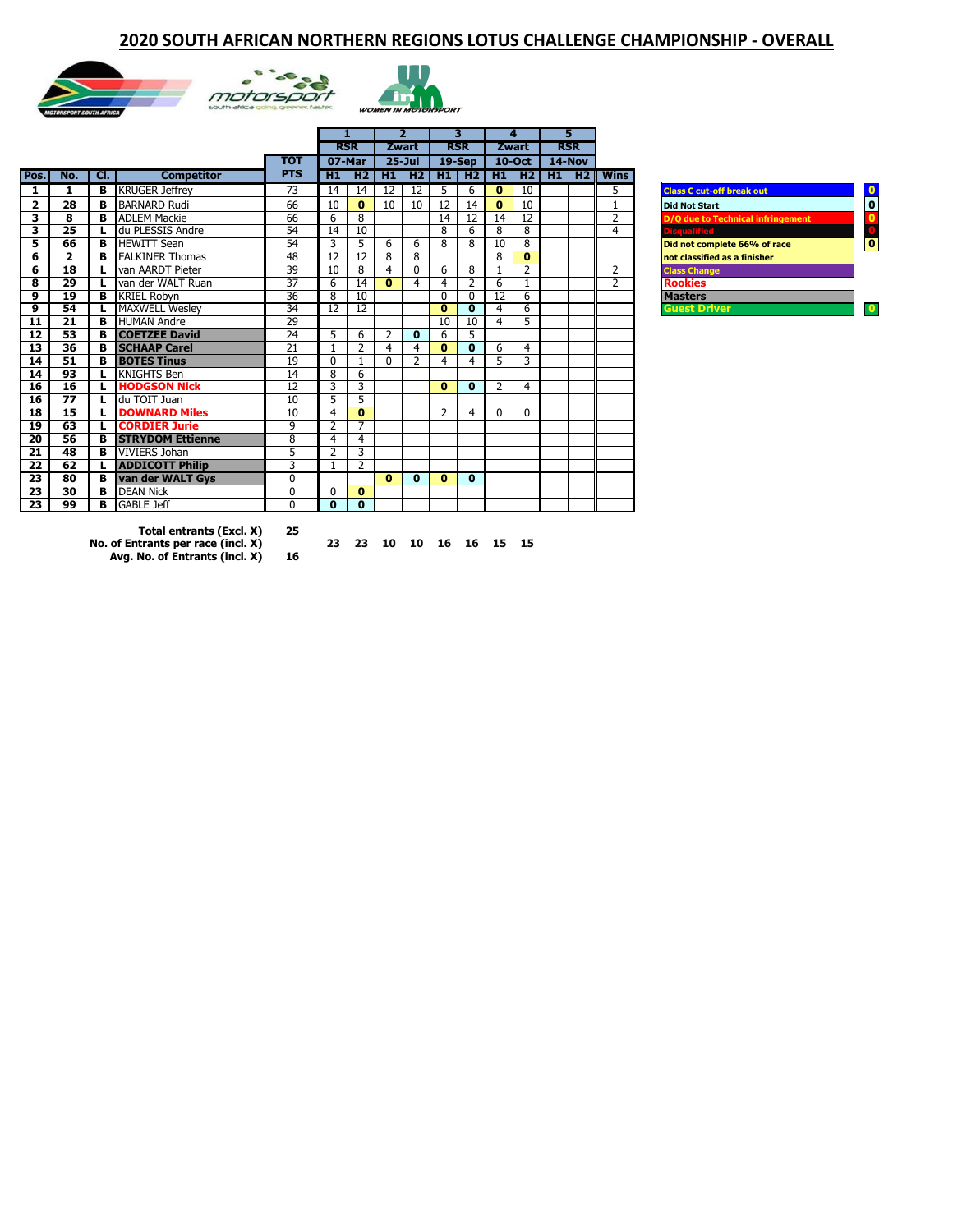#### **2020 NORTHERN REGIONS LOTUS CHALLENGE CHAMPIONSHIP - RON SLYPER TROPHY (Class B)**







|                         |     |                         |            |    |              |              |            |                  |              |                | 4            | 5          |             |                                                   |
|-------------------------|-----|-------------------------|------------|----|--------------|--------------|------------|------------------|--------------|----------------|--------------|------------|-------------|---------------------------------------------------|
|                         |     |                         |            |    | <b>RSR</b>   |              | Zwart      |                  | <b>RSR</b>   |                | Zwart        | <b>RSR</b> |             |                                                   |
|                         |     |                         | тот        |    | 07-Mar       |              | $25 -$ Jul |                  | $19-$ Sep    |                | $10$ -Oct    | 14-Nov     |             |                                                   |
| Pos.                    | No. | <b>Competitor</b>       | <b>PTS</b> | H1 |              | $H2$ $H1$    |            | <b>H2   H1  </b> |              | <b>H2 I H1</b> | <b>H2 H1</b> | H2         | <b>Wins</b> |                                                   |
|                         |     | <b>KRUGER Jeffrey</b>   | 77         | 14 | 14           | 12           | 12         | 5.               | b            | $\mathbf{0}$   | 14           |            | ∍           | $\mathbf 0$<br><b>Did Not Start</b>               |
| $\overline{\mathbf{2}}$ | 28  | <b>BARNARD Rudi</b>     | 66         | 10 | <sup>0</sup> | 10           | 10         | 12               | 14           | $\mathbf{0}$   | 10           |            |             | <b>Disqualified due to Technical infringement</b> |
| 2                       | 8   | <b>ADLEM Mackie</b>     | 66         | 6  | 8            |              |            | 14               | 12           | 14             | 12           |            | h           | <b>Disqualified</b>                               |
| 4                       | 66  | <b>HEWITT Sean</b>      | 54         | 3  | 5            | 6            | 6          | 8                | 8            | 10             | 8            |            |             | O<br>Did not complete 66% of race                 |
| 5                       |     | <b>FALKINER Thomas</b>  | 48         | 12 | 12           | 8            | 8          |                  |              | 8              | $\bf{0}$     |            |             | not classified as a finisher                      |
| 6                       | 19  | <b>KRIEL Robyn</b>      | 36         | 8  | 10           |              |            | 0                | 0            | 12             | 6            |            |             | <b>Class Change</b>                               |
| 7                       | 21  | <b>HUMAN Andre</b>      | 29         |    |              |              |            | 10               | 10           | 4              | 5            |            |             | <b>Rookies</b>                                    |
| 8                       | 53  | <b>COETZEE David</b>    | 23         | 5. |              |              | $\bf{0}$   | 6                | 5            |                |              |            |             | <b>Masters</b>                                    |
| 9                       | 36  | <b>SCHAAP Carel</b>     | 21         |    |              |              | 4          | 0                | $\mathbf{0}$ | 6              | 4            |            |             | <b>Guest Driver</b>                               |
| 10                      | 51  | <b>BOTES Tinus</b>      | 19         | 0  |              | 0            |            | 4                | 4            | 5.             | 3            |            |             | R<br><b>New Lap Record</b>                        |
| 11                      | 56  | <b>STRYDOM Ettienne</b> | 8          | 4  | 4            |              |            |                  |              |                |              |            |             |                                                   |
| 12                      | 48  | <b>VIVIERS Johan</b>    | 5          |    | 3            |              |            |                  |              |                |              |            |             |                                                   |
| 13                      | 80  | van der WALT Gys        | $\Omega$   |    |              | $\mathbf{0}$ | $\bf{0}$   | 0                | $\Omega$     |                |              |            |             |                                                   |
| 13                      | 99  | <b>GABLE Jeff</b>       | 0          | 0  | 0            |              |            |                  |              |                |              |            |             |                                                   |
| 13                      | 30  | <b>DEAN Nick</b>        | 0          |    | $\mathbf{0}$ |              |            |                  |              |                |              |            |             |                                                   |

| <b>Did Not Start</b>                              |   |
|---------------------------------------------------|---|
| <b>Disqualified due to Technical infringement</b> | 0 |
| <b>Disqualified</b>                               | C |
| Did not complete 66% of race                      |   |
| not classified as a finisher                      |   |
| <b>Class Change</b>                               |   |
| <b>Rookies</b>                                    |   |
| <b>Masters</b>                                    |   |
| <b>Guest Driver</b>                               |   |
| <b>New Lap Record</b>                             |   |
|                                                   |   |

#### **Fastest Laps (heats 1 & 2)**

|    | <b>KRUGER Jeffrey</b>                   |  |  | R |  |  |  |
|----|-----------------------------------------|--|--|---|--|--|--|
| 28 | <b>BARNARD Rudi</b>                     |  |  |   |  |  |  |
|    | <b>ADLEM Mackie</b>                     |  |  |   |  |  |  |
|    | Pole Positions (Achieved in Qual. & H1) |  |  |   |  |  |  |
|    | <b>KRUGER Jeffrey</b>                   |  |  |   |  |  |  |
| 28 | <b>BARNARD Rudi</b>                     |  |  |   |  |  |  |
|    | <b>ADLEM Mackie</b>                     |  |  |   |  |  |  |
|    |                                         |  |  |   |  |  |  |

**Avg. No. of Competitors 10** 13 13 8 8 10 10 9 9 0 0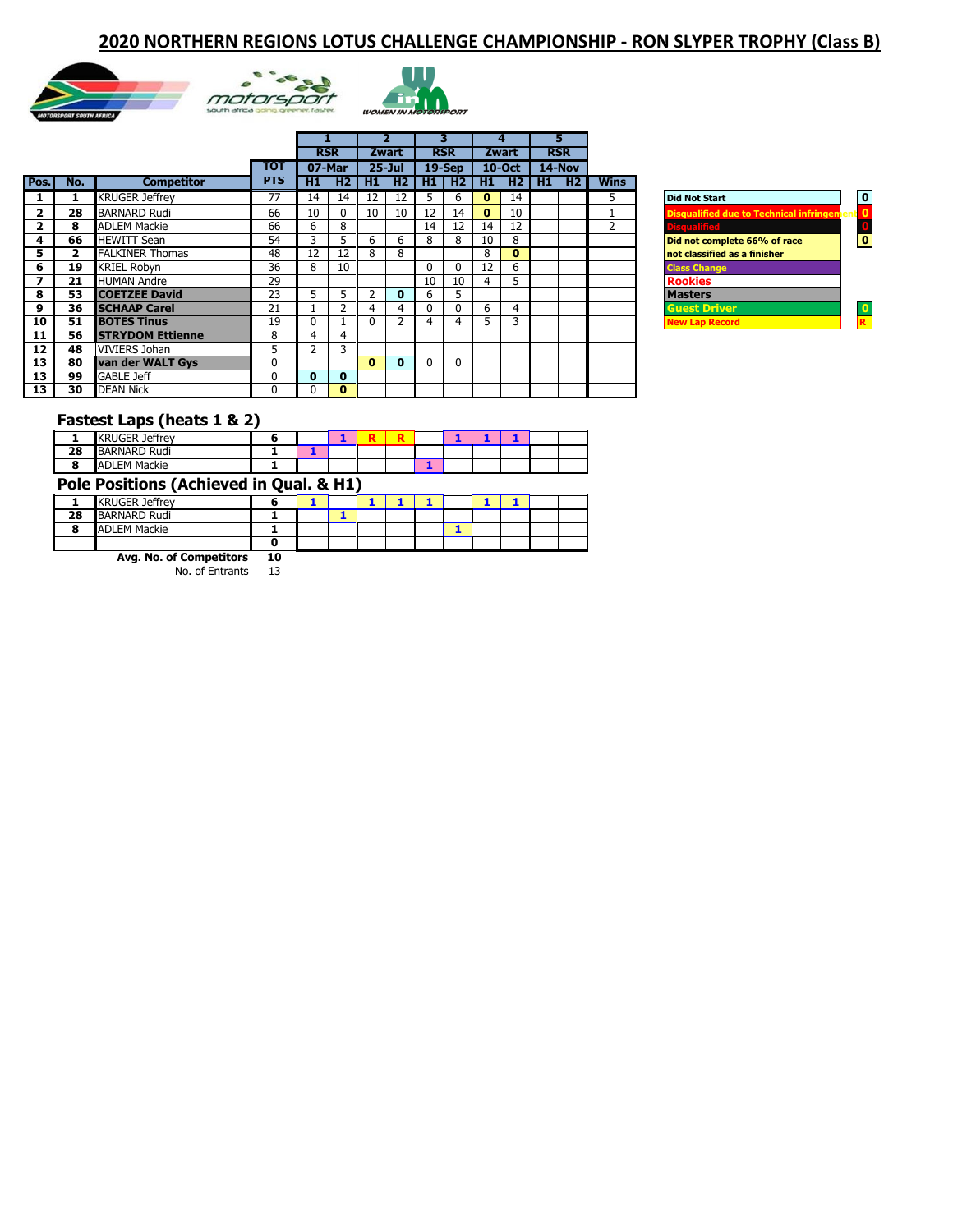# **2020 NORTHERN REGIONS LOTUS CHALLENGE CHAMPIONSHIP - DAVE HASTIE TROPHY (Class C)**







|      |     |            |            |    | <b>RSR</b> |     | <b>Zwart</b>    |    | <b>RSR</b> |           | <b>Zwart</b> |    | <b>RSR</b> |                     |
|------|-----|------------|------------|----|------------|-----|-----------------|----|------------|-----------|--------------|----|------------|---------------------|
|      |     |            | тот        |    | 07-Mar     |     | $25 -$ Jul      |    | $19-$ Sep  |           | $10$ -Oct    |    | 14-Nov     |                     |
| Pos. | No. | Competitor | <b>PTS</b> | Н1 | H2         | -H1 | H2 <sub>1</sub> | H1 |            | $H2$   H1 | H2           | H1 |            | H <sub>2</sub> Wins |
|      |     |            |            |    |            |     |                 |    |            |           |              |    |            |                     |
|      |     |            |            |    |            |     |                 |    |            |           |              |    |            |                     |
|      |     |            |            |    |            |     |                 |    |            |           |              |    |            |                     |
|      |     |            |            |    |            |     |                 |    |            |           |              |    |            |                     |

# **Pole Positions (Achieved in Qual. & H1)**

| Avg. No. of Competitors 0.0 |  |  |  |  |  |  |
|-----------------------------|--|--|--|--|--|--|

| <b>Class C cut-off break out</b>                  |    |
|---------------------------------------------------|----|
| <b>Did Not Start</b>                              |    |
| <b>Disqualified due to Technical infringement</b> | 0  |
| <b>Disqualified</b>                               | 'n |
| Did not complete 66% of race                      |    |
| not classified as a finisher                      |    |
| <b>Class Change</b>                               |    |
| <b>Rookies</b>                                    |    |
| asters                                            |    |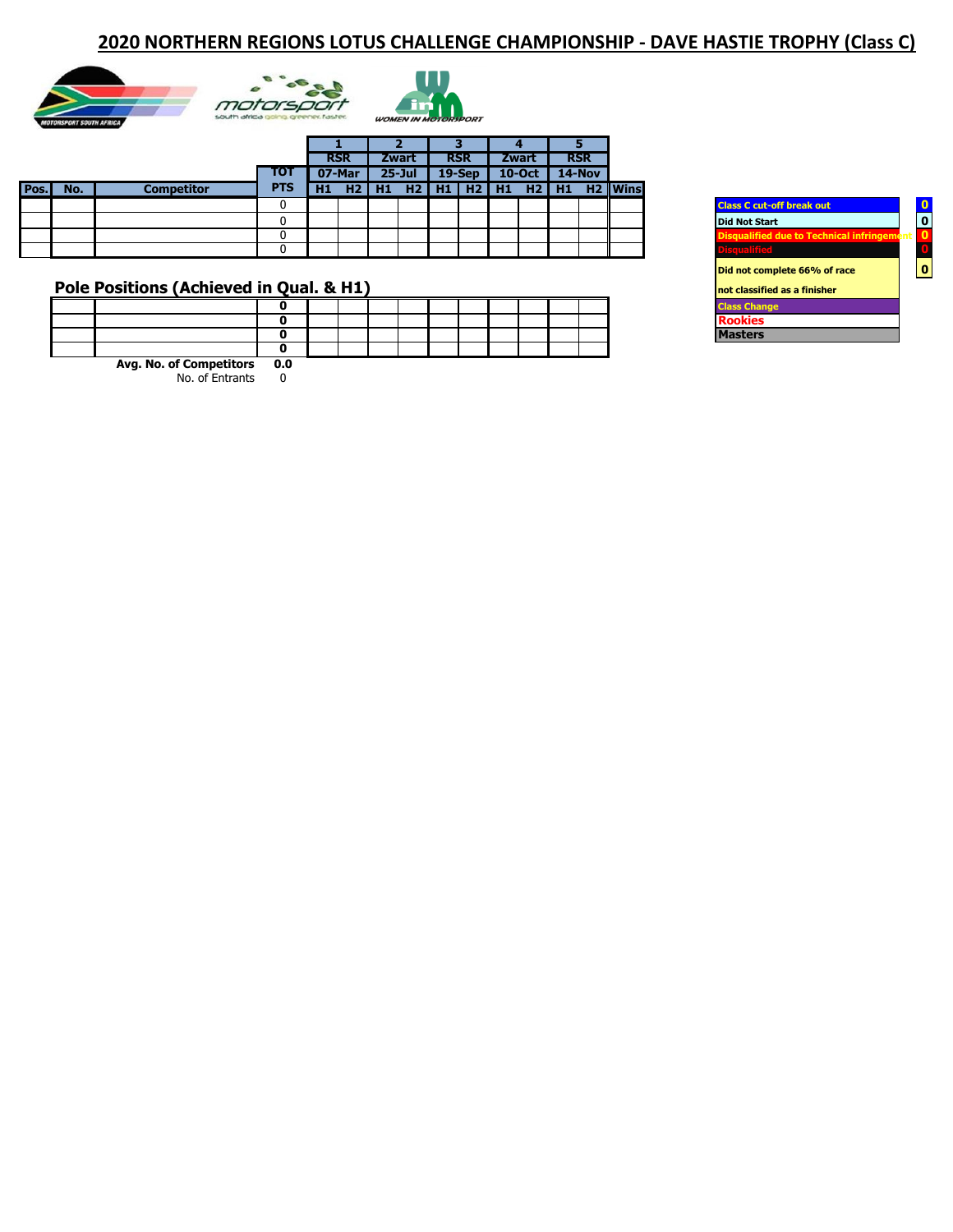### **2020 SOUTH AFRICAN NORTHERN REGIONS LOTUS CHALLENGE CHAMPIONSHIP - LOCOST TROPHY (Class L)**





|                         |     |                                         |            |                |              |              | 2          |                | 3.           |                | 4              | 5          |                                                                     |  |
|-------------------------|-----|-----------------------------------------|------------|----------------|--------------|--------------|------------|----------------|--------------|----------------|----------------|------------|---------------------------------------------------------------------|--|
|                         |     |                                         |            |                | <b>RSR</b>   |              | Zwart      |                | <b>RSR</b>   |                | Zwart          | <b>RSR</b> |                                                                     |  |
|                         |     |                                         | тот        |                | 07-Mar       |              | $25 -$ Jul |                | 19-Sep       |                | $10-Oct$       | 14-Nov     |                                                                     |  |
| Pos.                    | No. | <b>Competitor</b>                       | <b>PTS</b> | H1             | H2           | H1           | H2         | H1             | H2           | H1             | H2             | $H1$ $H2$  | <b>Wins</b>                                                         |  |
|                         | 25  | du PLESSIS Andre                        | 58         | 14             | 10           |              |            | 8              | 6            | 8              | 8              |            | 4<br><b>Did Not Start</b>                                           |  |
| $\overline{2}$          | 18  | van AARDT Pieter                        | 41         | 10             | 8            | 4            | 0          | 6              | 8            |                | $\overline{2}$ |            | $\overline{2}$<br><b>Disqualified due to Technical infringement</b> |  |
| 3                       | 29  | van der WALT Ruan                       | 39         | 6              | 14           | $\mathbf{0}$ | 4          | 4              | 2            | 6              |                |            | <b>isqualified</b><br>$\overline{2}$                                |  |
| 4                       | 54  | <b>MAXWELL Wesley</b>                   | 34         | 12             | 12           |              |            | 0              | $\Omega$     | 4              | 6              |            | Did not complete 66% of race                                        |  |
| 5                       | 93  | <b>KNIGHTS Ben</b>                      | 14         | 8              | 6            |              |            |                |              |                |                |            | not classified as a finisher                                        |  |
| 6                       | 16  | <b>HODGSON Nick</b>                     | 12         | 3              | 3            |              |            | $\bf{0}$       | $\mathbf{0}$ | $\overline{2}$ | 4              |            | <b>Class Change</b>                                                 |  |
| $\overline{\mathbf{z}}$ | 77  | du TOIT Juan                            | 10         | 5              | 5            |              |            |                |              |                |                |            | <b>Rookies</b>                                                      |  |
| $\overline{\mathbf{z}}$ | 15  | <b>DOWNARD Miles</b>                    | 10         | $\overline{4}$ | $\mathbf{0}$ |              |            | $\overline{2}$ | 4            | 0              | $\Omega$       |            | <b>Masters</b>                                                      |  |
| 9                       | 43  | <b>CORDIER Jurie</b>                    | 6          | 2              | 4            |              |            |                |              |                |                |            | <b>Guest Driver</b>                                                 |  |
| 10                      | 62  | <b>ADDICOTT Philip</b>                  | 3          |                | 2            |              |            |                |              |                |                |            | <b>New Lap Record</b>                                               |  |
|                         |     | Fastest Laps (heats 1 & 2)              |            |                |              |              |            |                |              |                |                |            |                                                                     |  |
|                         | 29  | van der WALT Ruan                       | 5          | 1              |              | 1            | 1          |                |              | 1              | 1              |            |                                                                     |  |
|                         | 25  | du PLESSIS Andre                        | 2          |                |              |              |            | 1              |              |                |                |            |                                                                     |  |
|                         | 18  | van AARDT Pieter                        | 1          |                |              |              |            |                | 1            |                |                |            |                                                                     |  |
|                         |     | Pole Positions (Achieved in Qual. & H1) |            |                |              |              |            |                |              |                |                |            |                                                                     |  |
|                         | 29  | van der WALT Ruan                       | 5          |                |              |              |            |                |              |                | 1              |            |                                                                     |  |
|                         | 54  | <b>MAXWELL Wesley</b>                   |            |                |              |              |            |                |              |                |                |            |                                                                     |  |
|                         | 25  | du PLESSIS Andre                        |            |                |              |              |            |                | 1            |                |                |            |                                                                     |  |
|                         | 16  | <b>HODGSON Nick</b>                     |            |                |              |              |            |                |              | 1              |                |            |                                                                     |  |
|                         |     | Avg. No. of Competitors                 | 6          |                |              |              |            |                |              |                |                |            |                                                                     |  |

| <b>Did Not Start</b>                              |   |
|---------------------------------------------------|---|
| <b>Disqualified due to Technical infringement</b> |   |
| <b>Disqualified</b>                               | n |
| Did not complete 66% of race                      |   |
| not classified as a finisher                      |   |
| <b>Class Change</b>                               |   |
| <b>Rookies</b>                                    |   |
| Masters                                           |   |
| <b>Guest Driver</b>                               |   |
| <b>New Lap Record</b>                             | R |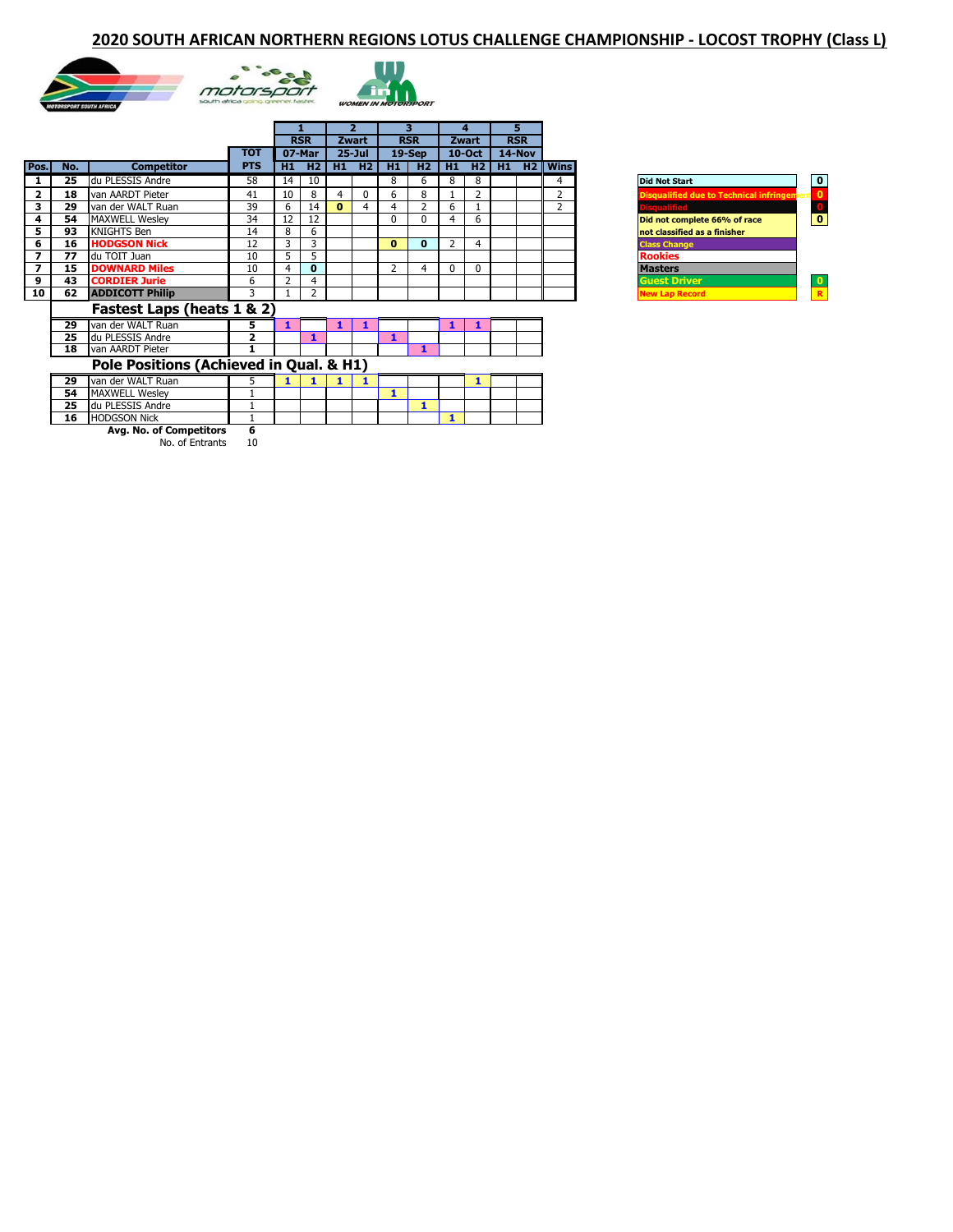# **2020 LOTUS CHALLENGE CLUB CHAMPIONSHIP FOR CLASS X**







**2**

T

|      |     |                                         |      |    |            |     |            |     | 7          |     |           | ٦  |                | 4           |                                                   | 5                        |  |  |  |
|------|-----|-----------------------------------------|------|----|------------|-----|------------|-----|------------|-----|-----------|----|----------------|-------------|---------------------------------------------------|--------------------------|--|--|--|
|      |     |                                         |      |    | <b>RSR</b> |     | Zwart      |     | <b>RSR</b> |     | Zwart     |    | <b>RSR</b>     |             |                                                   |                          |  |  |  |
|      |     |                                         |      |    | 07-Mar     |     | $25 - Jul$ |     | $19-$ Sep  |     | $10$ -Oct |    | 14-Nov         |             |                                                   |                          |  |  |  |
| Pos. | No. | <b>Competitor</b>                       | Wins | H1 | H2         | H1. | H2         | H1. | H2         | H1. | H2        | H1 | H <sub>2</sub> | <b>Wins</b> |                                                   |                          |  |  |  |
|      |     |                                         |      |    |            |     |            |     |            |     |           |    |                |             | <b>Did Not Start</b>                              | $\overline{\phantom{a}}$ |  |  |  |
|      |     |                                         |      |    |            |     |            |     |            |     |           |    |                |             | <b>Disqualified due to Technical infringement</b> |                          |  |  |  |
|      |     |                                         |      |    |            |     |            |     |            |     |           |    |                |             | <b><i><u>Alexandria Alexandria</u></i></b>        |                          |  |  |  |
|      |     | Fastest Laps (heats 1 & 2)              |      |    |            |     |            |     |            |     |           |    |                |             | Did not complete 66% of race                      | 0                        |  |  |  |
|      |     |                                         | n    |    |            |     |            |     |            |     |           |    |                |             | not classified as a finisher                      |                          |  |  |  |
|      |     |                                         | በ    |    |            |     |            |     |            |     |           |    |                |             | <b>Class Change</b>                               |                          |  |  |  |
|      |     |                                         |      |    |            |     |            |     |            |     |           |    |                |             | <b>Rookies</b>                                    |                          |  |  |  |
|      |     | Pole Positions (Achieved in Qual. & H1) |      |    |            |     |            |     |            |     |           |    |                |             | <b>Masters</b>                                    |                          |  |  |  |
|      |     |                                         |      |    |            |     |            |     |            |     |           |    |                |             |                                                   |                          |  |  |  |
|      |     |                                         | 0    |    |            |     |            |     |            |     |           |    |                |             |                                                   |                          |  |  |  |
|      |     |                                         | 0    |    |            |     |            |     |            |     |           |    |                |             |                                                   |                          |  |  |  |
|      |     | Avg. No. of Competitors                 | 0.0  |    |            |     |            |     |            |     |           |    |                |             |                                                   |                          |  |  |  |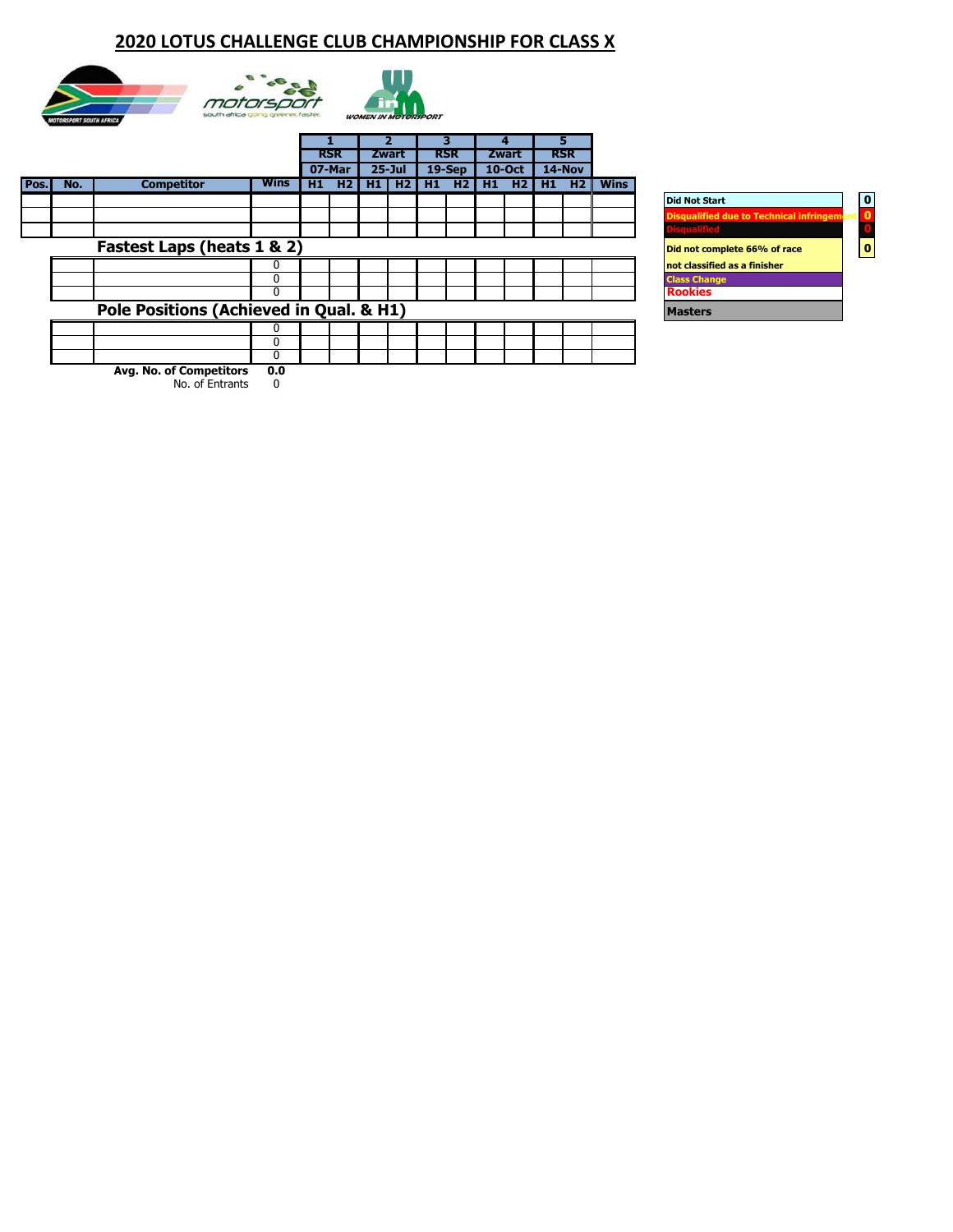# **20 LOTUS CHALLENGE INDEX OF PERFORMANCE CLUB CHAMPIONSH**







|                         |                         |     |                           |                 |                 |                 |                | $\overline{\phantom{a}}$ | 3                                                 |                 | 4               |                 | 5          |                |                                                         |  |
|-------------------------|-------------------------|-----|---------------------------|-----------------|-----------------|-----------------|----------------|--------------------------|---------------------------------------------------|-----------------|-----------------|-----------------|------------|----------------|---------------------------------------------------------|--|
|                         |                         |     |                           |                 |                 | <b>RSR</b>      |                | <b>Zwart</b>             | <b>RSR</b>                                        |                 | <b>Zwart</b>    |                 | <b>RSR</b> |                |                                                         |  |
|                         |                         |     |                           | <b>TOT</b>      |                 | 07-Mar          |                | $25 -$ Jul               | $19-$ Sep                                         |                 |                 | 10-Oct   14-Nov |            |                | <b>Class C cut-off break out</b>                        |  |
| Pos.                    | No.                     | Cl. | <b>Competitor</b>         | <b>PTS</b>      |                 |                 |                |                          | $H1$ $H2$ $H1$ $H2$ $H1$ $H2$ $H1$ $H2$ $H1$ $H2$ |                 |                 |                 |            | <b>Wins</b>    | <b>Did Not Start</b><br>$\overline{\mathbf{0}}$         |  |
| 1                       | 66                      | В   | <b>HEWITT Sean</b>        | 72              | 18              | 15              | 10             | 5                        | 9                                                 | 8               |                 |                 |            |                | <b>Disqualified due to Technical infringement</b>       |  |
| $\overline{2}$          |                         | В   | <b>KRUGER Jeffrey</b>     | 69              | 22              | 22              | 6              | $\overline{4}$           | 1                                                 | $\mathbf{0}$    | 14              |                 |            | $\overline{2}$ | <b>Disqualified</b>                                     |  |
| 3                       | 18                      |     | van AARDT Pieter          | 63              | 5               | 10              |                | $\overline{7}$           | 6                                                 | 15              | 13              |                 |            |                | $\overline{\mathbf{0}}$<br>Did not complete 66% of race |  |
| $\overline{\mathbf{4}}$ | 8                       |     | <b>B</b> ADLEM Mackie     | 62              | 20              | 19              |                |                          | 8                                                 | 6               | 9               |                 |            |                | $ $ not classified as a finisher                        |  |
| 5                       | 25                      |     | du PLESSIS Andre          | 60              | 11              | 9               |                |                          | 11                                                | 14              | $\overline{15}$ |                 |            | 2              | <b>Class Change</b>                                     |  |
| 6                       | 54                      |     | L MAXWELL Wesley          | $\overline{54}$ | 14              | $\overline{20}$ |                |                          | $\mathbf 0$                                       | 9               | 11              |                 |            |                | <b>Rookies</b>                                          |  |
| $\overline{7}$          | $\overline{\mathbf{2}}$ |     | <b>B FALKINER</b> Thomas  | 52              | 21              | 17              | 9              | $\overline{2}$           |                                                   | 3               | $\mathbf{0}$    |                 |            |                | <b>Masters</b>                                          |  |
| 8                       | 19                      |     | <b>B</b> KRIEL Robyn      | 50              | 16              | 21              |                |                          | $\mathbf 0$                                       | 5               | 8               |                 |            |                | <b>Safety car</b>                                       |  |
| 9                       | 53                      |     | <b>B</b> COETZEE David    | 46              | 19              | 16              | 8              | $\mathbf 0$              | 3                                                 |                 |                 |                 |            |                | <b>Guest Driver</b>                                     |  |
| 10                      | 28                      | B   | <b>BARNARD Rudi</b>       | 42              | 15              | $\mathbf{0}$    | 5              | 6                        | 10                                                | $\mathbf{0}$    | 6               |                 |            |                | Double points used as no individual                     |  |
| $\overline{11}$         | $\overline{36}$         | в   | <b>SCHAAP Carel</b>       | 41              | 6               | $\overline{7}$  | $\overline{4}$ | $\overline{3}$           | $\mathbf 0$                                       | $\overline{11}$ | $\overline{10}$ |                 |            |                | heat total times available                              |  |
| $\overline{12}$         | 16                      | L   | <b>HODGSON Nick</b>       | 40              | 10              | 5               |                |                          | $\mathbf 0$                                       | 13              | 12              |                 |            |                |                                                         |  |
| 13                      | 56                      |     | <b>B STRYDOM</b> Ettienne | 35              | 17              | 18              |                |                          |                                                   |                 |                 |                 |            |                |                                                         |  |
| $\overline{14}$         | 29                      | L.  | van der WALT Ruan         | 34              | $\overline{2}$  | 13              | 0              | 8                        | $\overline{4}$                                    | $\overline{4}$  | 3               |                 |            |                |                                                         |  |
| $\overline{14}$         | $\overline{51}$         | в   | <b>BOTES Tinus</b>        | $\overline{34}$ | 3               | 8               | 3              |                          | $\overline{2}$                                    | 12              | 5               |                 |            |                |                                                         |  |
| 16                      | 48                      |     | <b>B VIVIERS</b> Johan    | $\overline{25}$ | $\overline{13}$ | $\overline{12}$ |                |                          |                                                   |                 |                 |                 |            |                |                                                         |  |
| $\overline{17}$         | 15                      | L.  | <b>DOWNARD Miles</b>      | $\overline{23}$ |                 | $\mathbf{0}$    |                |                          | 5                                                 | $\overline{7}$  | $\overline{4}$  |                 |            |                |                                                         |  |
| $\overline{17}$         | 77                      | L.  | du TOIT Juan              | 23              | 9               | 14              |                |                          |                                                   |                 |                 |                 |            |                |                                                         |  |
| 17                      | 93                      |     | <b>KNIGHTS Ben</b>        | 23              | 12 <sup>1</sup> | 11              |                |                          |                                                   |                 |                 |                 |            |                |                                                         |  |
| 20                      | 21                      |     | <b>B</b> HUMAN Andre      | 19              |                 |                 |                |                          | $\overline{7}$                                    | 10              | $\overline{2}$  |                 |            |                |                                                         |  |
| 21                      | 62                      | L.  | <b>ADDICOTT Philip</b>    | 12              | 8               | $\overline{4}$  |                |                          |                                                   |                 |                 |                 |            |                |                                                         |  |
| $\overline{22}$         | 63                      | L.  | <b>CORDIER Jurie</b>      | 10              | 4               | 6               |                |                          |                                                   |                 |                 |                 |            |                |                                                         |  |
| 23                      | $\overline{30}$         |     | <b>B</b> DEAN Nick        | $\Omega$        | $\mathbf{0}$    | $\mathbf{0}$    |                |                          |                                                   |                 |                 |                 |            |                |                                                         |  |
| $\overline{23}$         | 80                      |     | <b>B</b> van der WALT Gys | $\Omega$        |                 |                 | $\mathbf{0}$   | $\mathbf{0}$             | $\mathbf{0}$                                      |                 |                 |                 |            |                |                                                         |  |
| $\overline{23}$         | 99                      |     | <b>B</b> GABLE Jeff       | 0               | $\mathbf{0}$    | $\mathbf{0}$    |                |                          |                                                   |                 |                 |                 |            |                |                                                         |  |

| <b>Class C cut-off break out</b>                  |                                                   |
|---------------------------------------------------|---------------------------------------------------|
| <b>Did Not Start</b>                              | 0                                                 |
| <b>Disqualified due to Technical infringement</b> | O                                                 |
| <b>Disqualified</b>                               | $\begin{array}{c} \bullet \\ \bullet \end{array}$ |
| Did not complete 66% of race                      |                                                   |
| not classified as a finisher                      |                                                   |
| <b>Class Change</b>                               |                                                   |
| <b>Rookies</b>                                    |                                                   |
| <b>Masters</b>                                    |                                                   |
| <b>Safety car</b>                                 |                                                   |
| <b>Guest Driver</b>                               |                                                   |
| Double points used as no individual               |                                                   |
| heat total times available                        |                                                   |